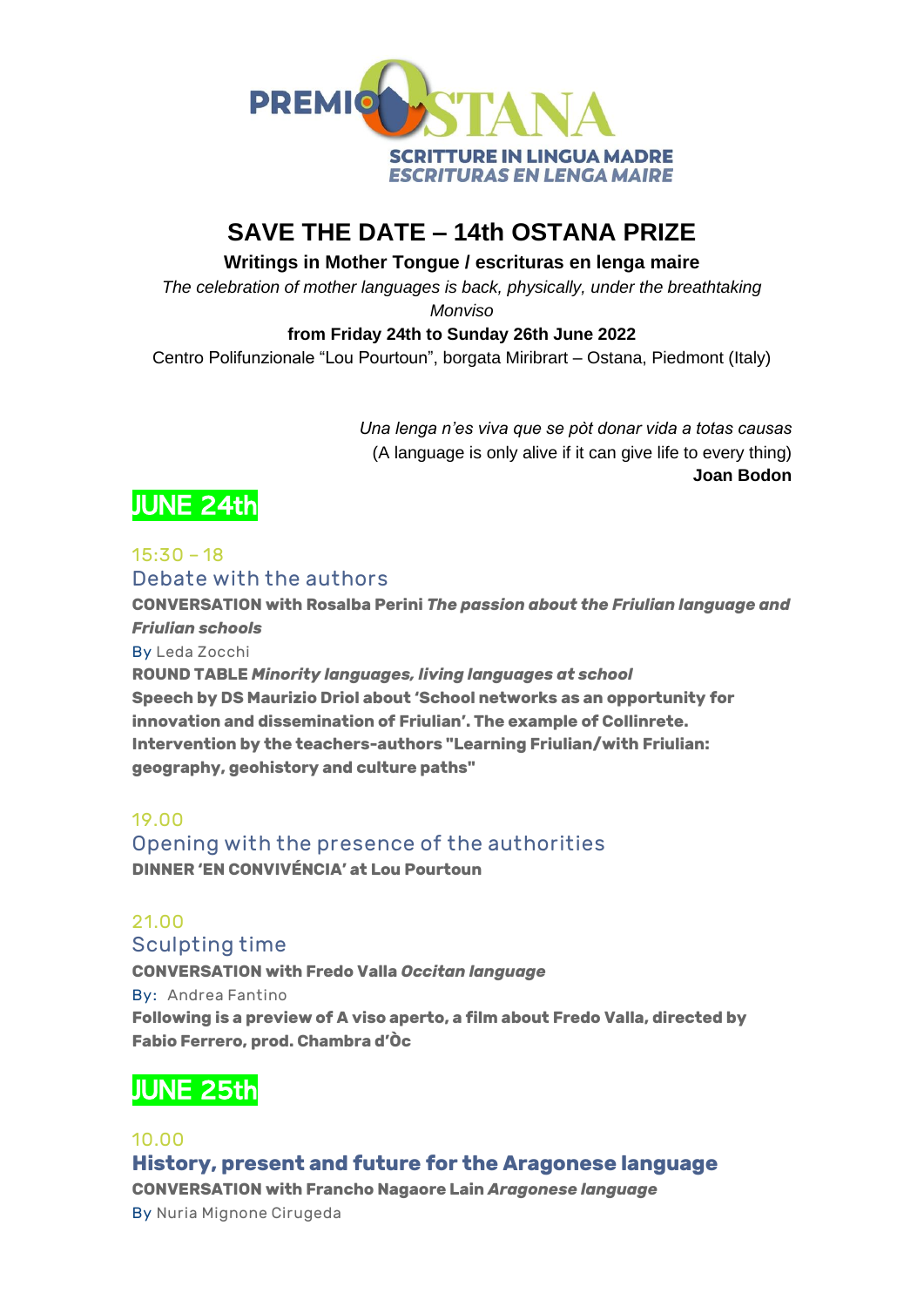#### **12.45 LUNCH 'EN CONVIVÉNCIA' at Lou Pourtoun**

## **14.45**

## **The art of translation**

**CONVERSATION with Stefania Maria Ciminelli** *Catalan language* **(Spain) By: Maria Teresa Atorino**

#### **16.15**

**Causes and consequences of the decline of biodiversity and of minority language extinction: the case of the Tibetan Plateau**

**CONVERSATION WITH Bhuchung D. Sonam** *Tibetan language (Nepal)* **By Valentina Musmeci with the participation of Nicolas Tournadre, linguist. FOLLOWING IS Songs of the water spirits presented by the author, Nicolò Bongiorno**

## **18.00**

## **Reflections on language, languages, identities and destinies of mother tongues**

**CONVERSATION with Diego Marani** *Europanto language* **By Pietro Spirito**

## **21.00**

**Brittany – Ostana: Breton chant in the limelight of Eurovision CONVERSATION WITH AND PERFORMANCE BY Marine Lavigne** *Breton language* **By: Flavio Giacchero**

## JUNE 26th

## **10.00**

**Paraulas de hemnas (Female words, poetry anthology) A life dedicated to language rights with Paulina Kamakine Occitan language By: Rosella Pellerino**

#### **12.45**

**LUNCH 'EN CONVIVÉNCIA' at Lou Pourtoun**

## **14.30 AWARD CEREMONY**

**Award giving-moment, with artistic performances During the ceremony, homage to Pier Paolo Pasolini, BY Valter Giuliano.**